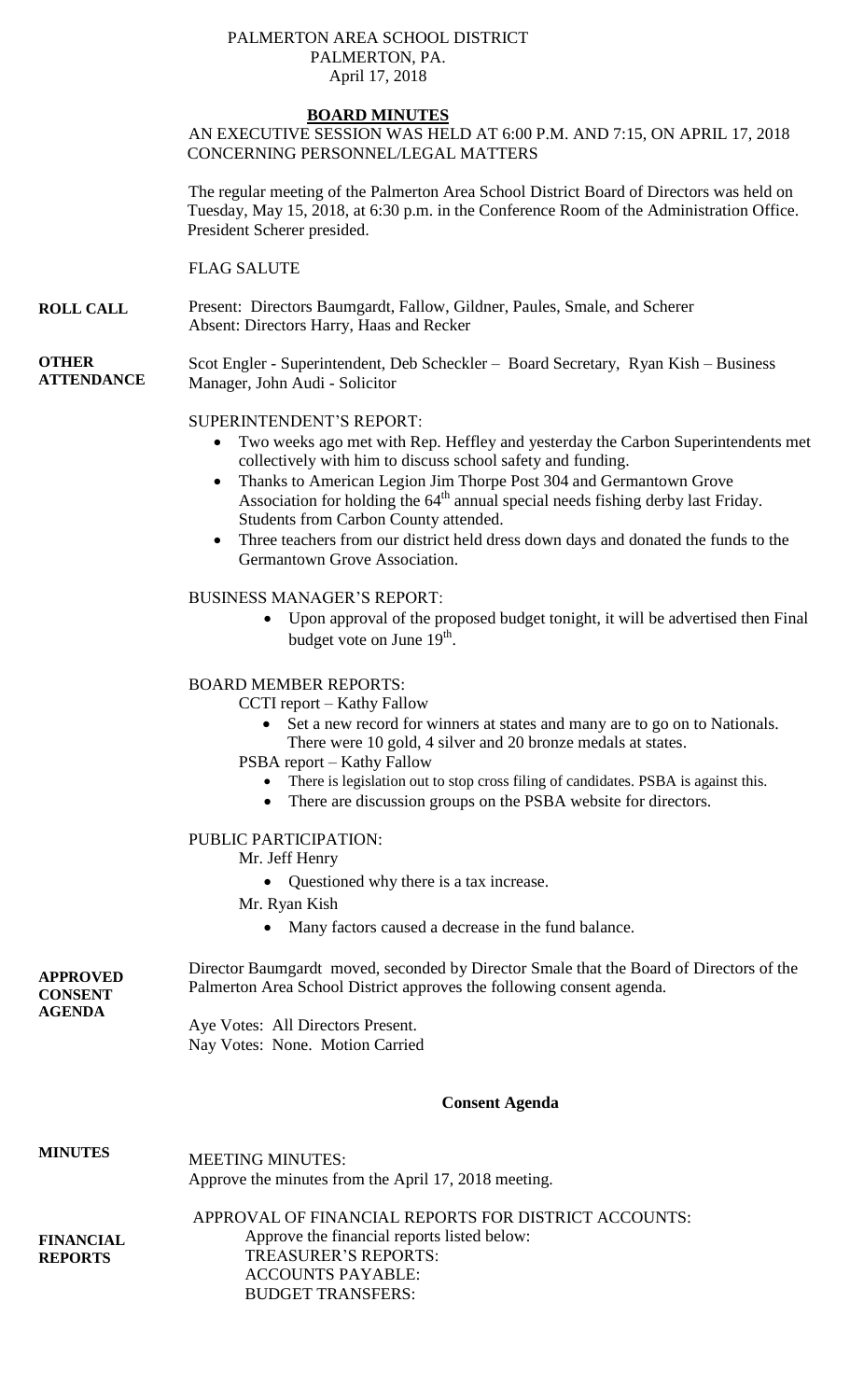May 15, 2018

|                                                                     |                                                                                                                                                                                                                                                                         |                                                                                                                                                                                                                                                                                                                                                                                                                                                                                                                                                                | $May$ 19, $2010$                                                                                                                                                                                                                                      |  |
|---------------------------------------------------------------------|-------------------------------------------------------------------------------------------------------------------------------------------------------------------------------------------------------------------------------------------------------------------------|----------------------------------------------------------------------------------------------------------------------------------------------------------------------------------------------------------------------------------------------------------------------------------------------------------------------------------------------------------------------------------------------------------------------------------------------------------------------------------------------------------------------------------------------------------------|-------------------------------------------------------------------------------------------------------------------------------------------------------------------------------------------------------------------------------------------------------|--|
| <b>CLIU</b><br><b>TECHNOLOGY</b><br><b>POOL</b><br><b>AGREEMENT</b> | <b>FISCAL:</b><br>Motion for Palmerton Area School to participate in the CLIU Technology Pool Legal Services<br>Consultation Agreement. (Contract on file)                                                                                                              |                                                                                                                                                                                                                                                                                                                                                                                                                                                                                                                                                                |                                                                                                                                                                                                                                                       |  |
| <b>THERAPY</b><br><b>SERVICES</b><br><b>CONTRACT</b>                | Palmerton Area School District to approve the Therapy Services Contract with Pediatric<br>Therapeutic Services for the 2018-2019 school year. (as submitted)                                                                                                            |                                                                                                                                                                                                                                                                                                                                                                                                                                                                                                                                                                |                                                                                                                                                                                                                                                       |  |
| <b>CHANGE ORDER</b>                                                 | Recommendation to approve Change Order Number 001, Myco Mechanical. The contract<br>sum will be increased by this change order in the amount of \$21,430.69 and the new contract<br>sum including this change order will be \$985,330.69.                               |                                                                                                                                                                                                                                                                                                                                                                                                                                                                                                                                                                |                                                                                                                                                                                                                                                       |  |
| <b>LICENSING</b><br><b>CONTRACT</b>                                 | Recommendation to approve the Production and Licensing Contract with Music Theatre<br>International for the performance of Disney's The Lion King Jr. by the Drama Club.                                                                                                |                                                                                                                                                                                                                                                                                                                                                                                                                                                                                                                                                                |                                                                                                                                                                                                                                                       |  |
| <b>PROM DEPOSIT</b>                                                 | Recommendation to approve the Stroudsmoor Country Inn \$500.00 deposit due for the PHS<br>Class of 2019 prom to be held on May 3, 2019.                                                                                                                                 |                                                                                                                                                                                                                                                                                                                                                                                                                                                                                                                                                                |                                                                                                                                                                                                                                                       |  |
| <b>FRONTLINE</b>                                                    | Approve Frontline Education Absence & Substitute Management renewal at a cost of<br>\$5,737.18 for the 2018-19 school year<br>Approve the renewal of SchoolDude Solutions for the 2018-19 school year at a cost of<br>\$2,232.57.                                       |                                                                                                                                                                                                                                                                                                                                                                                                                                                                                                                                                                |                                                                                                                                                                                                                                                       |  |
| <b>SCHOOLDUDE</b><br><b>RENEWAL</b>                                 |                                                                                                                                                                                                                                                                         |                                                                                                                                                                                                                                                                                                                                                                                                                                                                                                                                                                |                                                                                                                                                                                                                                                       |  |
|                                                                     | PERSONNEL:                                                                                                                                                                                                                                                              |                                                                                                                                                                                                                                                                                                                                                                                                                                                                                                                                                                |                                                                                                                                                                                                                                                       |  |
| <b>TUITION RE-</b><br><b>IMBURSEMENT</b>                            | Approve tuition reimbursement as submitted.                                                                                                                                                                                                                             |                                                                                                                                                                                                                                                                                                                                                                                                                                                                                                                                                                |                                                                                                                                                                                                                                                       |  |
| <b>RETIREMENTS</b>                                                  | Approve the retirement of Marsha Beers from her position as HS teacher, effective the end of<br>the 2017-2018 school year.                                                                                                                                              |                                                                                                                                                                                                                                                                                                                                                                                                                                                                                                                                                                |                                                                                                                                                                                                                                                       |  |
|                                                                     | the end of the 2017-2018 school year.                                                                                                                                                                                                                                   | Approve the retirement of Tamara Dobias from her position as elementary teacher, effective                                                                                                                                                                                                                                                                                                                                                                                                                                                                     |                                                                                                                                                                                                                                                       |  |
| <b>EXTRA-</b><br><b>CURRICULAR</b><br><b>POSITIONS</b>              | Jeremy Coleman<br><b>Brian Stevko</b><br>Art George III<br>Mark Quinn<br>Dan Beck<br><b>Linsey German</b><br><b>Christine Delong</b><br>Tom Heinick<br>Tom Heinick<br>Laura Cressley<br>Laura Cressley<br>Natalie Madeira<br><b>Chrissy Rehatchek</b><br>Marcia Heinick | Approve the following extracurricular positions for the 2018-19 school year:<br>Asst. Boys' Basketball Coach<br>Asst. Boys' Basketball Coach<br>Volunteer Boys' Basketball Coach<br>Volunteer Boys' Basketball Coach<br>Head Coach Girls' Basketball<br>Varsity Cheerleading Advisor<br><b>JV Cheerleading Advisor</b><br><b>HS Concert Band Advisor</b><br>HS Marching Band Advisor<br>Junior High Band Advisor<br>Junior High Chorus Advisor<br><b>HS Chorus Advisor</b><br>Marching Band/ColorGuard Advisor \$1356 Stipend<br>HS Asst Marching Band Advisor | <b>Stipend Pending Approval</b><br><b>Stipend Pending Approval</b><br><b>Stipend Pending Approval</b><br>\$2457 Stipend<br>\$2457 Stipend<br>\$2085 Stipend<br>\$4578 Stipend<br>\$1508 Stipend<br>\$1508 Stipend<br>\$2085 Stipend<br>\$2527 Stipend |  |
| <b>SUMMER</b><br><b>EMPLOYEES</b>                                   | Approve the following summer employees at the rate of \$7.25/hour, 28 hours/week, effective<br>Monday, June 18, 2018 and will end on Thursday, August 30, 2018<br>Armando Baez<br>1.<br>2. Kyle Kralik<br>3. Jacob Green<br>4. Richard Hrusovsky                        |                                                                                                                                                                                                                                                                                                                                                                                                                                                                                                                                                                |                                                                                                                                                                                                                                                       |  |
| <b>SHORT TERM</b><br><b>VOLUNTEERS</b>                              | Area HS:                                                                                                                                                                                                                                                                | Approve the following short-term volunteers for Spring Day, Friday June 1st at Palmerton<br>Marge Beahm<br>Tiffani Christman                                                                                                                                                                                                                                                                                                                                                                                                                                   |                                                                                                                                                                                                                                                       |  |

• Stacey Connell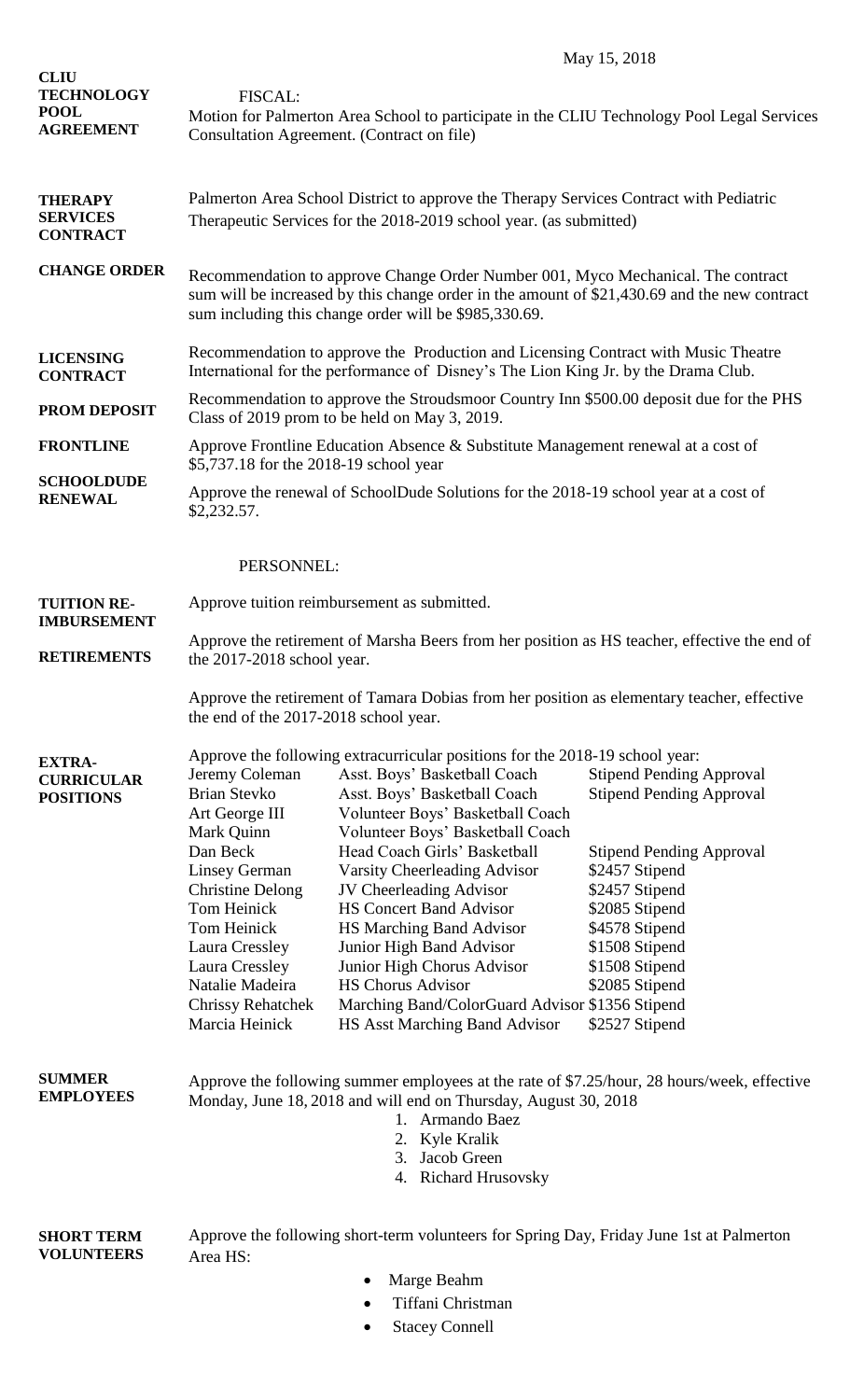May 15, 2018

- Tara Frantz
- Mary Jo King
- Melissa Martinez
- Billie Jo Moyer
- Danielle Paules
- Sheila Reis
- Rochelle Taschler
- **•** Jenny Serfass

| <b>ATHLETIC</b>                                                                | JULII SULLASS                                                                                                                                                                                                                                                                                                                                                     |
|--------------------------------------------------------------------------------|-------------------------------------------------------------------------------------------------------------------------------------------------------------------------------------------------------------------------------------------------------------------------------------------------------------------------------------------------------------------|
| <b>COACHES'</b><br><b>STIPENDS</b>                                             | Approve Athletic coaches' stipends for 2018-2019, 2019-2020, and 2020-2021. (attachment)                                                                                                                                                                                                                                                                          |
| <b>SUB REMOVAL</b>                                                             | Approve the removal of Suzy Banko from the substitute list, effective May 16, 2018.                                                                                                                                                                                                                                                                               |
| <b>RESIGNATION</b>                                                             | Approve the resignation of Deb Scheckler as School Board Secretary, effective May 31,<br>2018.                                                                                                                                                                                                                                                                    |
| <b>SCHOOL BOARD</b><br><b>SECRETARY</b>                                        | Approve Ryan Kish as School Board Secretary, effective June 1, 2018 to June 30, 2021, at<br>the rate of $$1,500.00$ per year, prorated for 2017-18.                                                                                                                                                                                                               |
|                                                                                |                                                                                                                                                                                                                                                                                                                                                                   |
| <b>PSBA VOTING</b><br><b>DELEGATE</b>                                          | <b>OTHER:</b><br>Appoint Kathy Fallow as the voting delegate to the PSBA Delegate Assembly on October<br>19, 2018.                                                                                                                                                                                                                                                |
| PSBA POLICY<br><b>MERGE</b><br><b>AGREEMENT</b>                                | Approve PSBA Policy Merge Agreement, with the one-time fee of \$1,675.00. (attachment)                                                                                                                                                                                                                                                                            |
| <b>TRANPERFECT</b><br><b>REMOTE</b><br><b>INTERPRETERS</b><br><b>AGREEMENT</b> | Approve the Agreement for TranPerfect Remote Interpreters Products and Services with the<br>CLIU for the 2018-2019 school year.<br><b>End of Consent Agenda</b>                                                                                                                                                                                                   |
| <b>APPROVE</b><br>PROPOSED FINAL<br><b>BUDGET</b>                              | Director Smale moved, seconded by Director Fallow that the Board of Directors of the<br>Palmerton Area School District approve proposed final budget with a 0.5 mill increase and<br>expenditures total of \$32,666,021. The 2018-2019 Real Estate Tax mill will be set at<br>57.2793. The final budget is set to be approved at the June 19, 2018 board meeting. |
|                                                                                | Aye Votes: Directors Baumgardt, Fallow, Paules, Scherer, and Smale.<br>Nay Votes: Director Gildner. Motion Carried                                                                                                                                                                                                                                                |
| <b>APPROVED</b><br><b>SHORTTERM</b><br><b>VOLUNTEER</b>                        | Director Smale moved, seconded by Director Baumgardt that the Board of Directors of the<br>Palmerton Area School District approves Tammy Recker as a short-term volunteer for<br>Spring Day, Friday June 1 <sup>st</sup> at the Palmerton Area HS.                                                                                                                |
|                                                                                | Aye Votes: All Directors Present.<br>Nay Votes: None. Motion Carried                                                                                                                                                                                                                                                                                              |
| <b>ACCEPT</b><br><b>RESIGNATIONS</b>                                           | Director Gildner moved, seconded by Director Smale that the Board of Directors of the<br>Palmerton Area School District accepts the resignation of Taryn Burke for the Head Field<br>Hockey position.                                                                                                                                                             |
|                                                                                | Aye Votes: All Directors Present.<br>Nay Votes: None. Motion Carried                                                                                                                                                                                                                                                                                              |
|                                                                                | Director Smale moved, seconded by Director Gildner that the Board of Directors of the<br>Palmerton Area School District accepts the resignation of Brianna Oswald from the Middle<br>School Cheerleading Coach position.                                                                                                                                          |
|                                                                                | Aye Votes: All Directors Present.<br>Nay Votes: None. Motion Carried                                                                                                                                                                                                                                                                                              |
|                                                                                | <b>INFORMATION ITEMS:</b> (attachments on file)                                                                                                                                                                                                                                                                                                                   |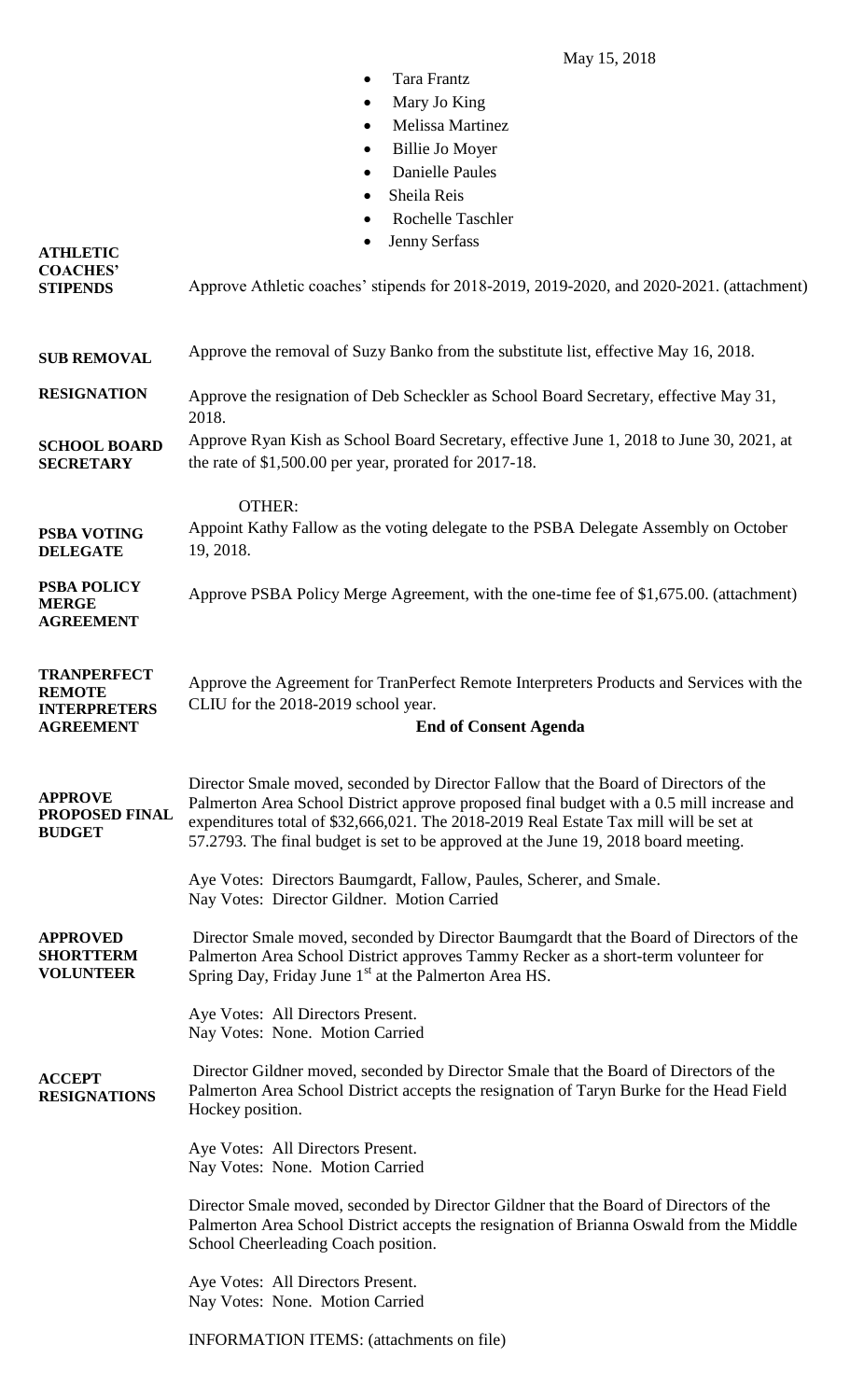- Enrollment, April 30, 2018
- LCCC Meeting Minutes, April 5, 2018
- LCCC President's Desk, May 2018
- SS Palmer/Parkside Art Show Invitation
- Board Summary

#### PUBLIC PARTICIPATION:

Mr. Brandon Mazepa

Stated that the crowd at the hearings was not unruly.

Mrs. Brenda McGrath

• Stated that the crowd at the hearing was not unruly.

Mr. Steve Trainer

Would like the Board to reconsider the tax increase.

Mr. Jeff Henry

Stated his concerns on the leadership of the District.

Director Scherer

Felt a small tax increase is better than a large increase in the future.

Mrs. Doris Zellner

- Questioned if the hearing outburst was recorded.
- Made a statement regarding the door locking issue.

Mrs. Lori Nemeth

- Question about the project update.
- Question about administrators attending meetings.

Mrs. Jessica Fredricks

• Made a statement that she wasn't disruptive during the hearing.

FOR THE GOOD OF THE ORDER: Director Scherer

- Skyler Graver outstanding work at CCTI
- Champion Softball games in Colonial League
- Boys Baseball to Districts
- Email from Brent Harris, shop class students made a table out of the Phantoms used hockey sticks for their locker room.
- FBLA successful students; 4 go to Nationals (Jacob Martinez, Mitchel
- Hourt, Matt Handwork, Ian Farrell, top 10 places at States
- Derby Schwab is going to the World competition for machining.

**ADJOURNMENT** Director Smale moved, seconded by Director Baumgardt that the Board of Directors of the Palmerton Area School District adjourn the meeting at 7:05 PM.

> Aye Votes: All Directors Present Nay Votes: None. Motion Carried

> > Respectfully submitted,

 Deborah A. Scheckler Board Secretary